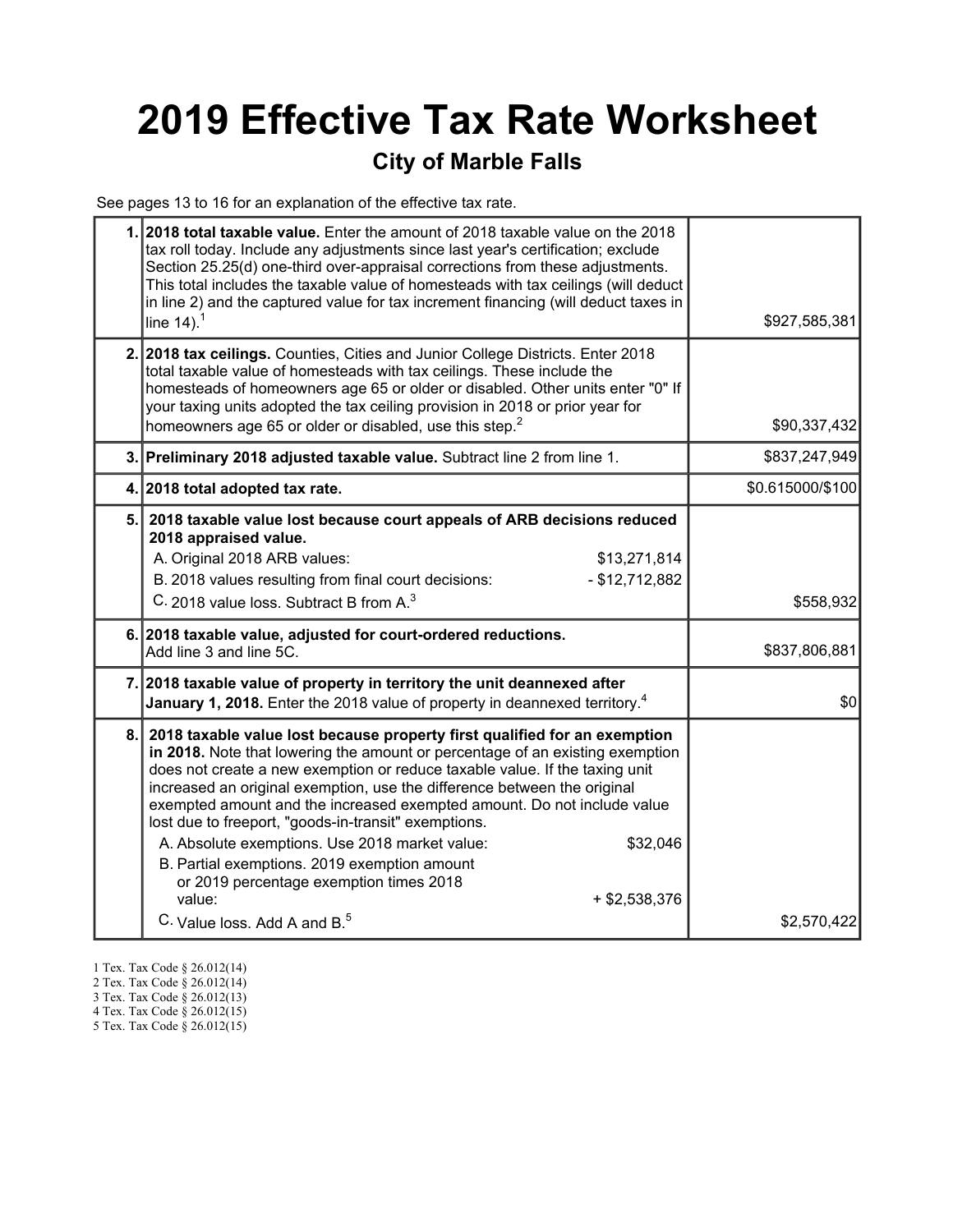## 2019 Effective Tax Rate Worksheet (continued) City of Marble Falls

| 9. 2018 taxable value lost because property first qualified for agricultural<br>appraisal (1-d or 1-d-1), timber appraisal, recreational/scenic appraisal or<br>public access airport special appraisal in 2019. Use only those properties<br>that first qualified in 2019; do not use properties that qualified in 2018.<br>A. 2018 market value:<br>\$0<br>B. 2019 productivity or special appraised value:<br>- \$0<br>C. Value loss. Subtract B from A. <sup>6</sup> | \$0           |
|--------------------------------------------------------------------------------------------------------------------------------------------------------------------------------------------------------------------------------------------------------------------------------------------------------------------------------------------------------------------------------------------------------------------------------------------------------------------------|---------------|
| 10. Total adjustments for lost value. Add lines 7, 8C and 9C.                                                                                                                                                                                                                                                                                                                                                                                                            | \$2,570,422   |
| 11. 2018 adjusted taxable value. Subtract line 10 from line 6.                                                                                                                                                                                                                                                                                                                                                                                                           | \$835,236,459 |
| 12. Adjusted 2018 taxes. Multiply line 4 by line 11 and divide by \$100.                                                                                                                                                                                                                                                                                                                                                                                                 | \$5,136,704   |
| 13. Taxes refunded for years preceding tax year 2018. Enter the amount of<br>taxes refunded by the taxing unit for tax years preceding tax year 2018. Types<br>of refunds include court decisions, Tax Code § 25.25(b) and (c) corrections and<br>Tax Code § 31.11 payment errors. Do not include refunds for tax year 2018.<br>This line applies only to tax years preceding tax year 2018. <sup>7</sup>                                                                | \$3,139       |
| 14. Taxes in tax increment financing (TIF) for tax year 2018. Enter the amount<br>of taxes paid into the tax increment fund for a reinvestment zone as agreed by<br>the taxing unit. If the unit has no 2019 captured appraised value in Line 16D,<br>enter "0". <sup>8</sup>                                                                                                                                                                                            | \$112,425     |
| 15. Adjusted 2018 taxes with refunds and TIF adjustment. Add lines 12 and 13,<br>subtract line 14.9                                                                                                                                                                                                                                                                                                                                                                      | \$5,027,418   |
| 16. Total 2019 taxable value on the 2019 certified appraisal roll today. This<br>value includes only certified values and includes the total taxable value of<br>homesteads with tax ceilings (will deduct in line 18). These homesteads<br>includes homeowners age 65 or older or disabled. <sup>10</sup><br>A. Certified values only:<br>\$972,652,885<br>B. Counties: Include railroad rolling stock<br>values certified by the Comptroller's office:<br>$+$ \$0      |               |

6 Tex. Tax Code § 26.012(15) 7 Tex. Tax Code § 26.012(13) 8 Tex. Tax Code § 26.03(c)

9 Tex. Tax Code § 26.012(13)

10 Tex. Tax Code § 26.012(15)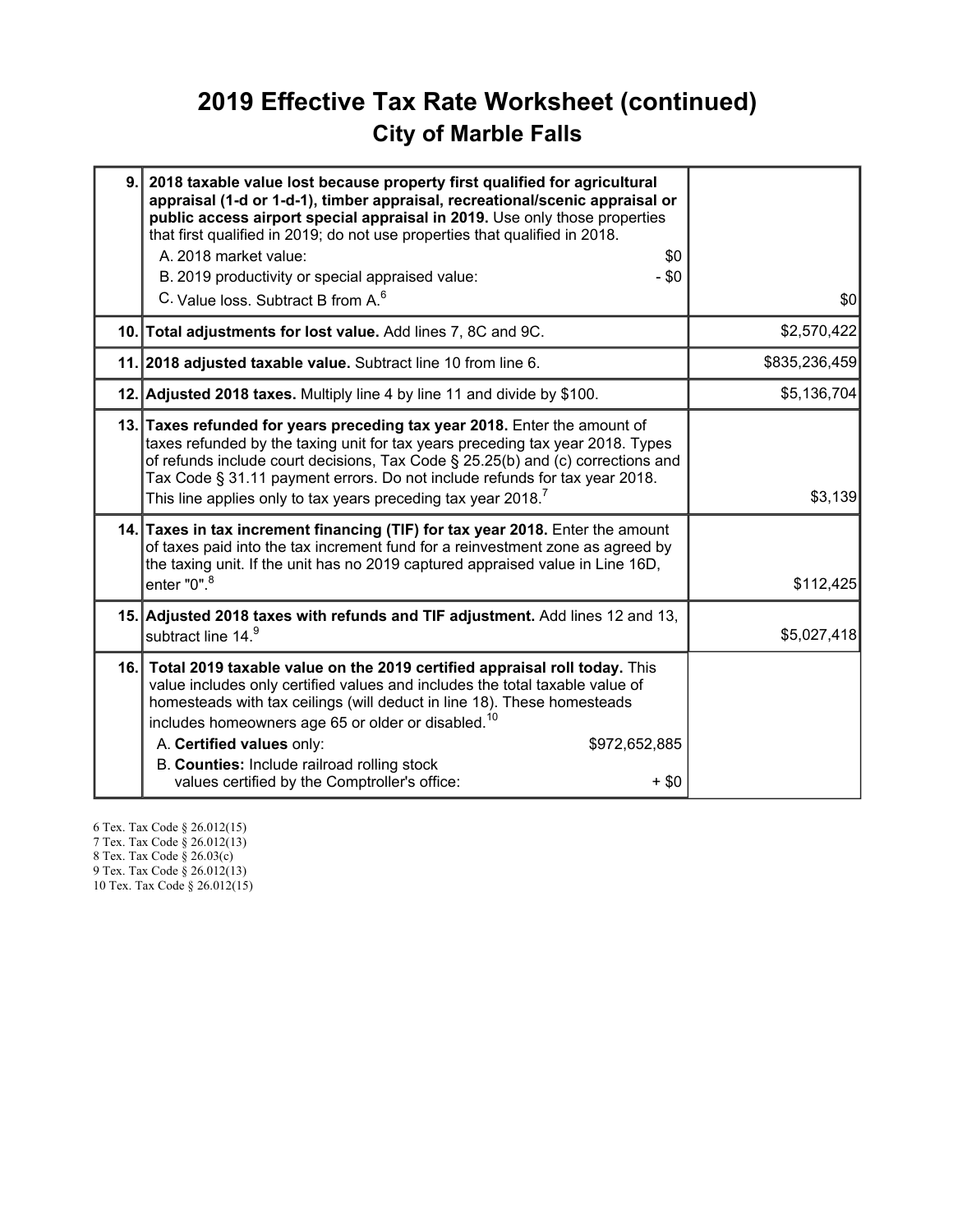## 2019 Effective Tax Rate Worksheet (continued) City of Marble Falls

| 16.1<br>(cont.) | C. Pollution control exemption: Deduct the value<br>of property exempted for the current tax year for<br>the first time as pollution control property:<br>D. Tax increment financing: Deduct the 2019<br>captured appraised value of property taxable by a<br>taxing unit in a tax increment financing zone for<br>which the 2019 taxes will be deposited into the tax<br>increment fund. Do not include any new property<br>value that will be included in line 21 below. <sup>11</sup><br>E. Total 2019 value. Add A and B, then subtract C<br>and D.                                                                                                                                                                                                                                                                                                                                                                                                                                                                                                                                                                                                                                                                                                 | $-$ \$0<br>$-$ \$26,943,123 | \$945,709,762 |
|-----------------|---------------------------------------------------------------------------------------------------------------------------------------------------------------------------------------------------------------------------------------------------------------------------------------------------------------------------------------------------------------------------------------------------------------------------------------------------------------------------------------------------------------------------------------------------------------------------------------------------------------------------------------------------------------------------------------------------------------------------------------------------------------------------------------------------------------------------------------------------------------------------------------------------------------------------------------------------------------------------------------------------------------------------------------------------------------------------------------------------------------------------------------------------------------------------------------------------------------------------------------------------------|-----------------------------|---------------|
| 17.1            | Total value of properties under protest or not included on certified<br>appraisal roll. $^{12}$<br>A. 2019 taxable value of properties under<br>protest. The chief appraiser certifies a list of<br>properties still under ARB protest. The list shows<br>the appraisal district's value and the taxpayer's<br>claimed value, if any or an estimate of the value if<br>the taxpayer wins. For each of the properties<br>under protest, use the lowest of these values.<br>Enter the total value. <sup>13</sup><br>B. 2019 value of properties not under protest or<br>included on certified appraisal roll. The chief<br>appraiser gives taxing units a list of those taxable<br>properties that the chief appraiser knows about<br>but are not included at appraisal roll certification.<br>These properties also are not on the list of<br>properties that are still under protest. On this list<br>of properties, the chief appraiser includes the<br>market value, appraised value and exemptions<br>for the preceding year and a reasonable estimate<br>of the market value, appraised value and<br>exemptions for the current year. Use the lower<br>market, appraised or taxable value (as<br>appropriate). Enter the total value. <sup>14</sup> | \$14,984,992<br>$+$ \$0     |               |

11 Tex. Tax Code § 26.03(c)

12 Tex. Tax Code § 26.01(c)

13 Tex. Tax Code § 26.04 and 26.041

14 Tex. Tax Code § 26.04 and 26.041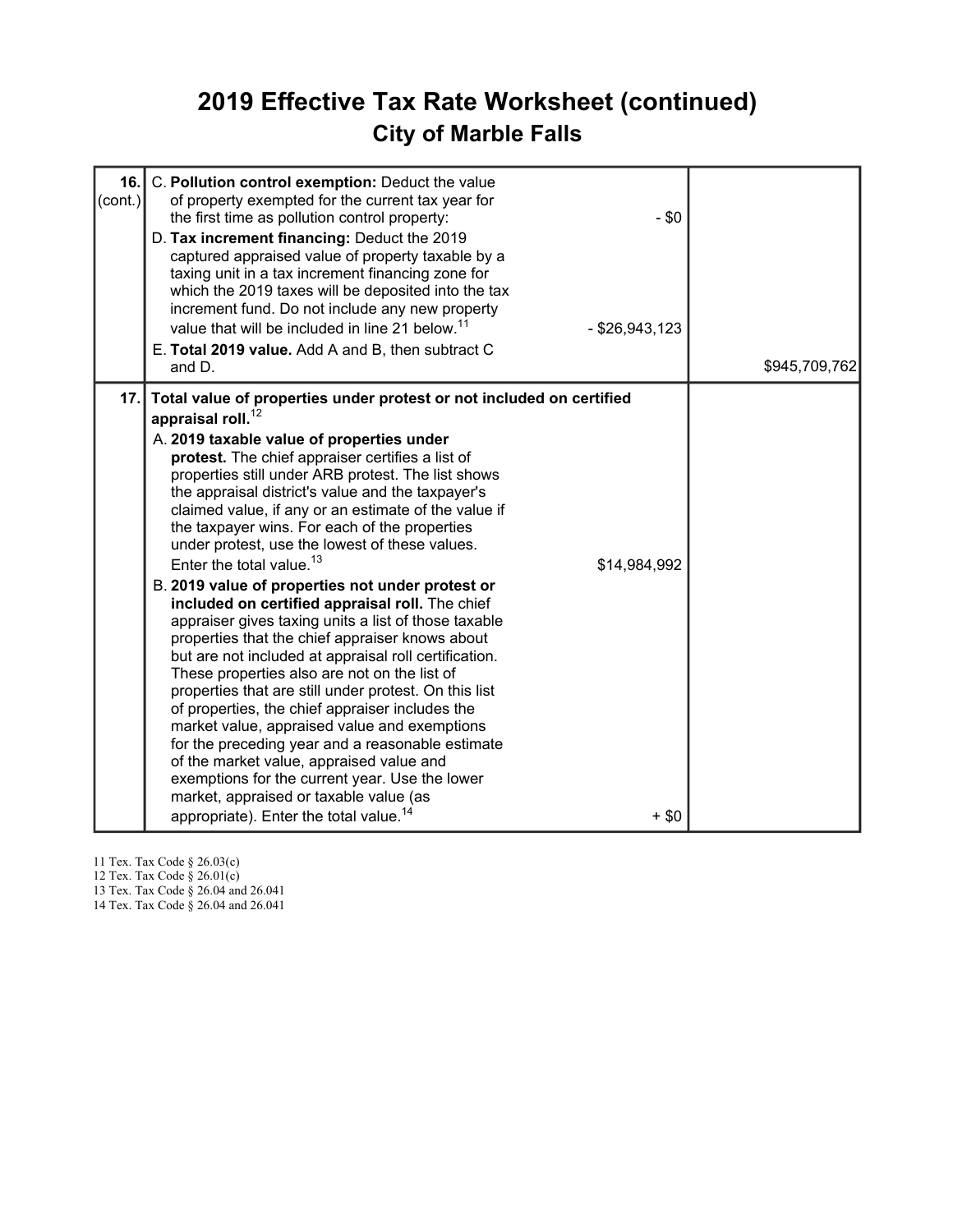## 2019 Effective Tax Rate Worksheet (continued) City of Marble Falls

| $\left(\text{cont.}\right)$ | 17. C. Total value under protest or not certified. Add<br>A and B.                                                                                                                                                                                                                                                                                                                                                                                                                                                                                                                                                                             | \$14,984,992   |
|-----------------------------|------------------------------------------------------------------------------------------------------------------------------------------------------------------------------------------------------------------------------------------------------------------------------------------------------------------------------------------------------------------------------------------------------------------------------------------------------------------------------------------------------------------------------------------------------------------------------------------------------------------------------------------------|----------------|
|                             | 18. 2019 tax ceilings. Counties, cities and junior colleges enter 2019 total taxable<br>value of homesteads with tax ceilings. These include the homesteads of<br>homeowners age 65 or older or disabled. Other taxing units enter "0". If your<br>taxing units adopted the tax ceiling provision in 2018 or prior year for<br>homeowners age 65 or older or disabled, use this step. <sup>15</sup>                                                                                                                                                                                                                                            | \$95,544,559   |
|                             | 19. 2019 total taxable value. Add lines 16E and 17C. Subtract line 18.                                                                                                                                                                                                                                                                                                                                                                                                                                                                                                                                                                         | \$865,150,195  |
|                             | 20. Total 2019 taxable value of properties in territory annexed after January<br>1, 2008. Include both real and personal property. Enter the 2019 value of<br>property in territory annexed. <sup>16</sup>                                                                                                                                                                                                                                                                                                                                                                                                                                     | \$28,274       |
|                             | 21. Total 2019 taxable value of new improvements and new personal property<br>located in new improvements. New means the item was not on the appraisal<br>roll in 2018. An improvement is a building, structure, fixture or fence erected on<br>or affixed to land. New additions to existing improvements may be included if<br>the appraised value can be determined. New personal property in a new<br>improvement must have been brought into the taxing unit after January 1, 2018<br>and be located in a new improvement. New improvements do include property<br>on which a tax abatement agreement has expired for 2019. <sup>17</sup> | \$29,140,576   |
|                             | 22. Total adjustments to the 2019 taxable value. Add lines 20 and 21.                                                                                                                                                                                                                                                                                                                                                                                                                                                                                                                                                                          | \$29,168,850   |
|                             | 23. 2019 adjusted taxable value. Subtract line 22 from line 19.                                                                                                                                                                                                                                                                                                                                                                                                                                                                                                                                                                                | \$835,981,345  |
|                             | 24. 2019 effective tax rate. Divide line 15 by line 23 and multiply by \$100. <sup>18</sup>                                                                                                                                                                                                                                                                                                                                                                                                                                                                                                                                                    | \$0.6013/\$100 |
|                             | 25. COUNTIES ONLY. Add together the effective tax rates for each type of tax the<br>county levies. The total is the 2019 county effective tax rate. <sup>19</sup>                                                                                                                                                                                                                                                                                                                                                                                                                                                                              | $$$ /\$100     |

15 Tex. Tax Code § 26.012(6)

16 Tex. Tax Code § 26.012(17)

17 Tex. Tax Code § 26.012(17)

18 Tex. Tax Code § 26.04(c)

19 Tex. Tax Code § 26.04(d)

A county, city or hospital district that adopted the additional sales tax in November 2018 or in May 2019 must adjust its effective tax rate. The Additional Sales Tax Rate Worksheet on page 39 sets out this adjustment. Do not forget to complete the Additional Sales Tax Rate Worksheet if the taxing unit adopted the additional sales tax on these dates.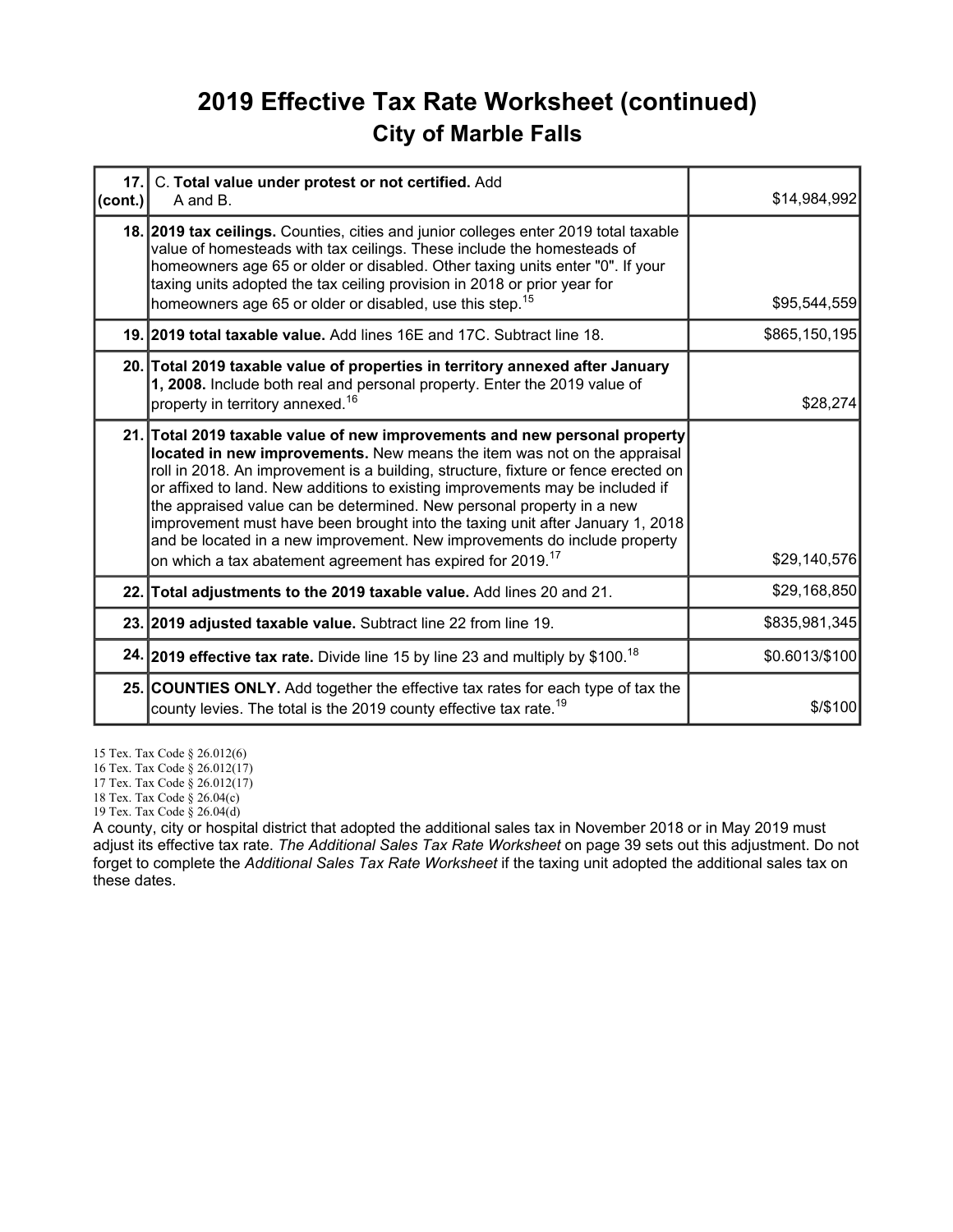## 2019 Rollback Tax Rate Worksheet

#### City of Marble Falls

See pages 17 to 21 for an explanation of the rollback tax rate.

|      | 26. 2018 maintenance and operations (M&O) tax rate.                                                                                                                                                                                                                                                                                                                                                                                                                                                                                                                                                                                                                         |                                | \$0.247900/\$100 |
|------|-----------------------------------------------------------------------------------------------------------------------------------------------------------------------------------------------------------------------------------------------------------------------------------------------------------------------------------------------------------------------------------------------------------------------------------------------------------------------------------------------------------------------------------------------------------------------------------------------------------------------------------------------------------------------------|--------------------------------|------------------|
|      | 27. 2018 adjusted taxable value. Enter the amount from line 11.                                                                                                                                                                                                                                                                                                                                                                                                                                                                                                                                                                                                             |                                | \$835,236,459    |
| 28.1 | 2018 M&O taxes.<br>A. Multiply line 26 by line 27 and divide by \$100.<br>B. Cities, counties and hospital districts with<br>additional sales tax: Amount of additional sales<br>tax collected and spent on M&O expenses in<br>2018. Enter amount from full year's sales tax<br>revenue spent for M&O in 2018 fiscal year, if any.<br>Other units, enter "0." Counties exclude any<br>amount that was spent for economic development<br>grants from the amount of sales tax spent.<br>C. Counties: Enter the amount for the state criminal<br>justice mandate. If second or later year, the<br>amount is for increased cost above last year's                               | \$2,070,551<br>$+$ \$2,333,739 |                  |
|      | amount. Other units, enter "0."<br>D. Transferring function: If discontinuing all of a<br>department, function or activity and transferring it<br>to another unit by written contract, enter the<br>amount spent by the unit discontinuing the<br>function in the 12 months preceding the month of<br>this calculation. If the unit did not operate this<br>function for this 12-month period, use the amount<br>spent in the last full fiscal year in which the unit<br>operated the function. The unit discontinuing the<br>function will subtract this amount in H below. The<br>unit receiving the function will add this amount in<br>H below. Other units, enter "0." | $+$ \$0<br>$+/-$ \$0           |                  |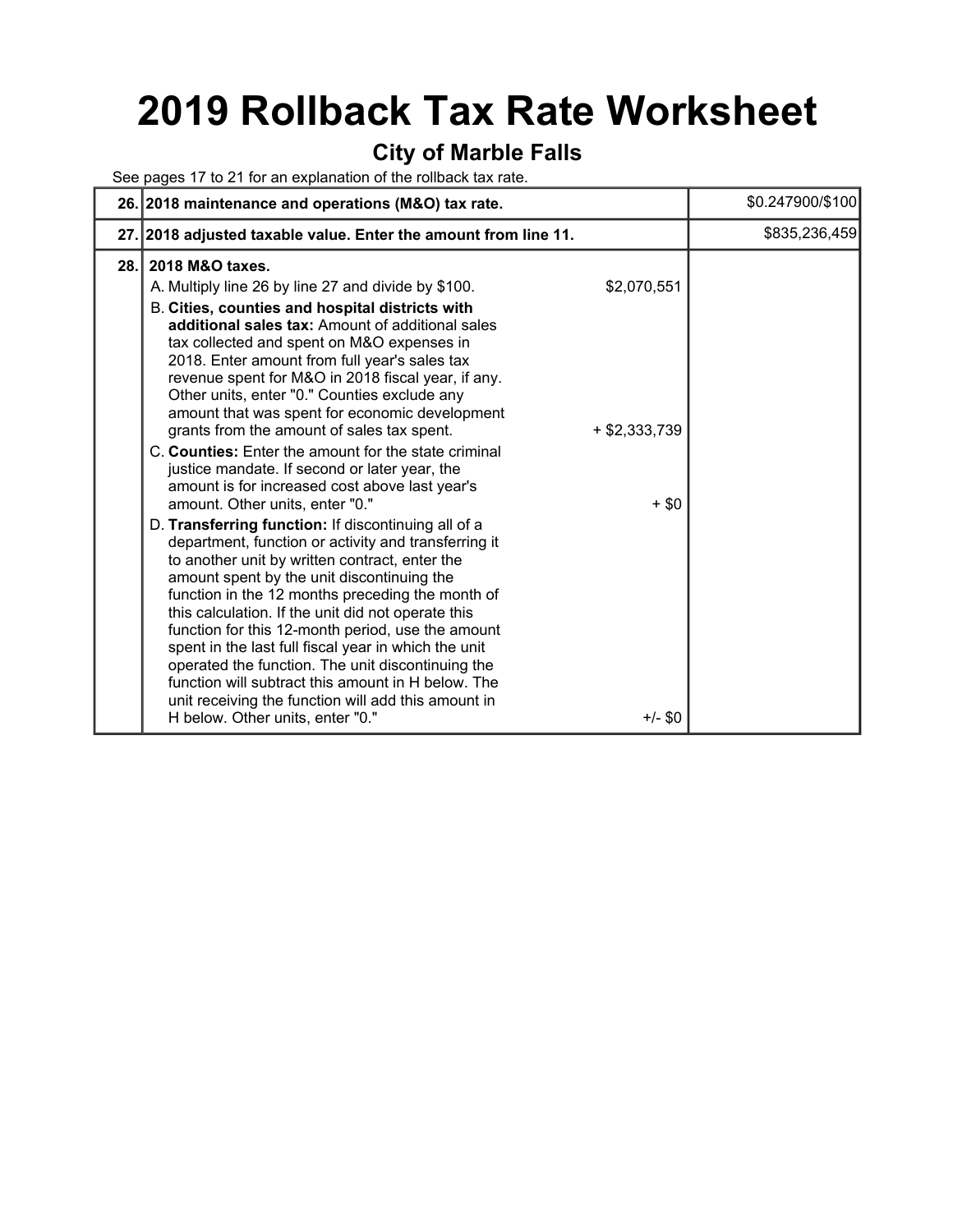## 2019 Rollback Tax Rate Worksheet (continued) City of Marble Falls

| $\text{(cont.)}$ | 28. E. Taxes refunded for years preceding tax year<br>2018: Enter the amount of M&O taxes refunded<br>during the last budget year for tax years<br>preceding tax year 2018. Types of refunds<br>include court decisions, Section 25.25(b) and (c)<br>corrections and Section 31.11 payment errors.<br>Do not include refunds for tax year 2018. This<br>line applies only to tax years preceding tax year<br>2018.<br>$+ $1,162$<br>F. Enhanced indigent health care expenditures:<br>Enter the increased amount for the current year's                                                        |                |
|------------------|------------------------------------------------------------------------------------------------------------------------------------------------------------------------------------------------------------------------------------------------------------------------------------------------------------------------------------------------------------------------------------------------------------------------------------------------------------------------------------------------------------------------------------------------------------------------------------------------|----------------|
|                  | enhanced indigent health care expenditures<br>above the preceding tax year's enhanced indigent<br>health care expenditures, less any state<br>assistance.<br>$+$ \$0<br>G. Taxes in tax increment financing (TIF): Enter<br>the amount of taxes paid into the tax increment<br>fund for a reinvestment zone as agreed by the<br>taxing unit. If the unit has no 2019 captured<br>appraised value in Line 16D, enter "0."<br>$-$ \$112,425<br>H. Adjusted M&O Taxes. Add A, B, C, E and F. For<br>unit with D, subtract if discontinuing function and<br>add if receiving function. Subtract G. | \$4,293,027    |
|                  | 29. 2019 adjusted taxable value.<br>Enter line 23 from the Effective Tax Rate Worksheet.                                                                                                                                                                                                                                                                                                                                                                                                                                                                                                       | \$835,981,345  |
|                  | 30. 2019 effective maintenance and operations rate.<br>Divide line 28H by line 29 and multiply by \$100.                                                                                                                                                                                                                                                                                                                                                                                                                                                                                       | \$0.5135/\$100 |
|                  | 31. 2019 rollback maintenance and operation rate.<br>Multiply line 30 by 1.08. (See lines 49 to 52 for additional rate for pollution<br>control expenses.                                                                                                                                                                                                                                                                                                                                                                                                                                      | \$0.5545/\$100 |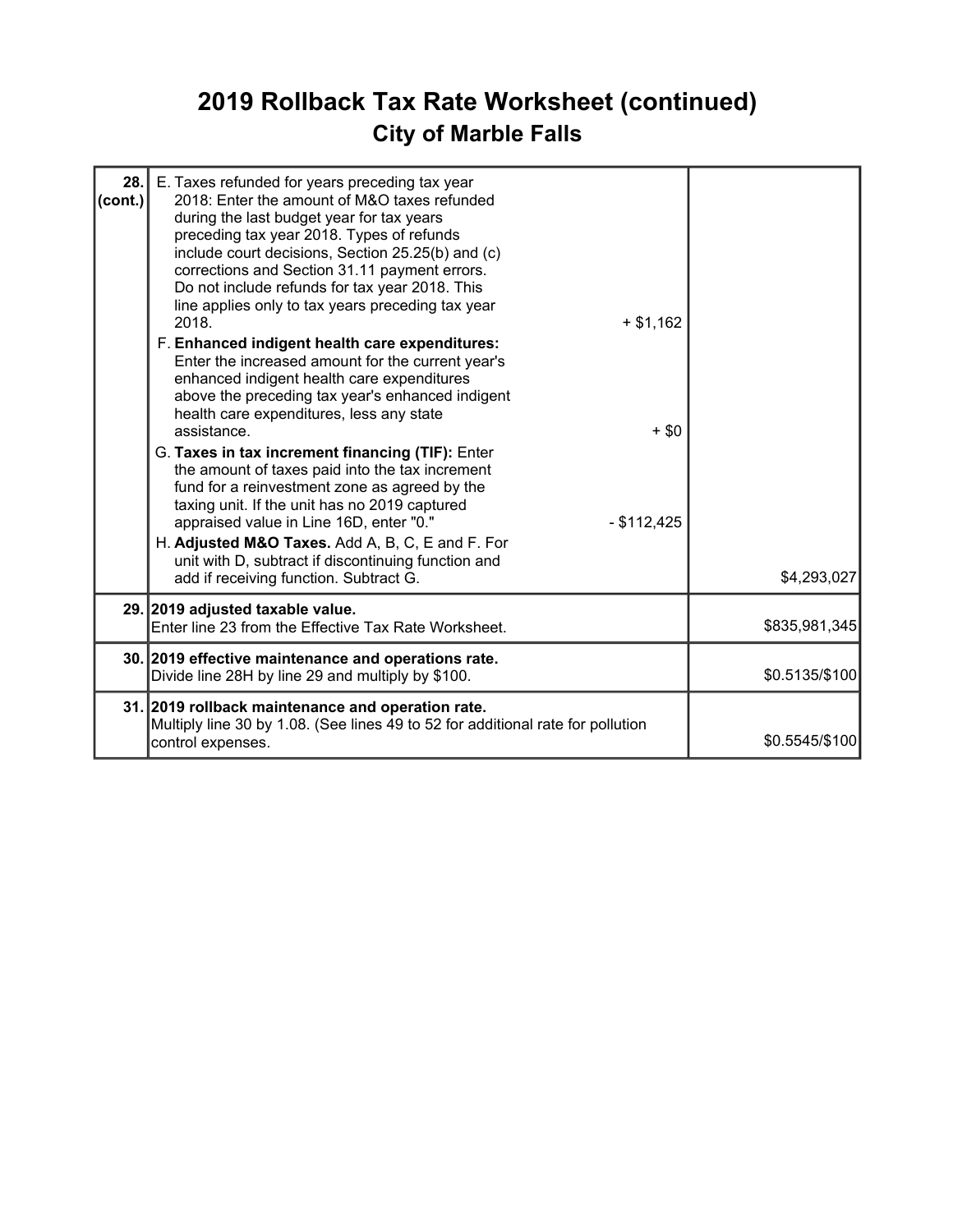## 2019 Rollback Tax Rate Worksheet (continued) City of Marble Falls

| 32. | Total 2019 debt to be paid with property taxes and additional sales tax<br>revenue.<br>"Debt" means the interest and principal that will be paid on debts that:<br>(1) are paid by property taxes,<br>(2) are secured by property taxes,<br>(3) are scheduled for payment over a period longer than one year and<br>(4) are not classified in the unit's budget as M&O expenses.<br>A: Debt also includes contractual payments to other<br>taxing units that have incurred debts on behalf of<br>this taxing unit, if those debts meet the four<br>conditions above. Include only amounts that will be<br>paid from property tax revenue. Do not include<br>appraisal district budget payments. List the debt in<br>Schedule B: Debt Service.<br>\$3,763,848<br>B: Subtract unencumbered fund amount used to<br>reduce total debt.<br>-\$0<br>C: Subtract amount paid from other resources.<br>-\$708,656<br>D: Adjusted debt. Subtract B and C from A. | \$3,055,192    |
|-----|---------------------------------------------------------------------------------------------------------------------------------------------------------------------------------------------------------------------------------------------------------------------------------------------------------------------------------------------------------------------------------------------------------------------------------------------------------------------------------------------------------------------------------------------------------------------------------------------------------------------------------------------------------------------------------------------------------------------------------------------------------------------------------------------------------------------------------------------------------------------------------------------------------------------------------------------------------|----------------|
|     | 33. Certified 2018 excess debt collections. Enter the amount certified by the                                                                                                                                                                                                                                                                                                                                                                                                                                                                                                                                                                                                                                                                                                                                                                                                                                                                           |                |
|     | collector.                                                                                                                                                                                                                                                                                                                                                                                                                                                                                                                                                                                                                                                                                                                                                                                                                                                                                                                                              | \$0            |
|     | 34. Adjusted 2019 debt. Subtract line 33 from line 32.                                                                                                                                                                                                                                                                                                                                                                                                                                                                                                                                                                                                                                                                                                                                                                                                                                                                                                  | \$3,055,192    |
|     | 35. Certified 2019 anticipated collection rate. Enter the rate certified by the<br>collector. If the rate is 100 percent or greater, enter 100 percent.                                                                                                                                                                                                                                                                                                                                                                                                                                                                                                                                                                                                                                                                                                                                                                                                 | 100.000000%    |
|     | 36. 2019 debt adjusted for collections. Divide line 34 by line 35.                                                                                                                                                                                                                                                                                                                                                                                                                                                                                                                                                                                                                                                                                                                                                                                                                                                                                      | \$3,055,192    |
|     | 37.12019 total taxable value. Enter the amount on line 19.                                                                                                                                                                                                                                                                                                                                                                                                                                                                                                                                                                                                                                                                                                                                                                                                                                                                                              | \$865,150,195  |
|     | 38. 2019 debt tax rate. Divide line 36 by line 37 and multiply by \$100.                                                                                                                                                                                                                                                                                                                                                                                                                                                                                                                                                                                                                                                                                                                                                                                                                                                                                | \$0.3531/\$100 |
|     | 39. 2019 rollback tax rate. Add lines 31 and 38.                                                                                                                                                                                                                                                                                                                                                                                                                                                                                                                                                                                                                                                                                                                                                                                                                                                                                                        | \$0.9076/\$100 |
|     | 40. COUNTIES ONLY. Add together the rollback tax rates for each type of tax the<br>county levies. The total is the 2019 county rollback tax rate.                                                                                                                                                                                                                                                                                                                                                                                                                                                                                                                                                                                                                                                                                                                                                                                                       | \$/\$100       |

A taxing unit that adopted the additional sales tax must complete the lines for the Additional Sales Tax Rate. A taxing unit seeking additional rollback protection for pollution control expenses completes the Additional Rollback Protection for Pollution Control.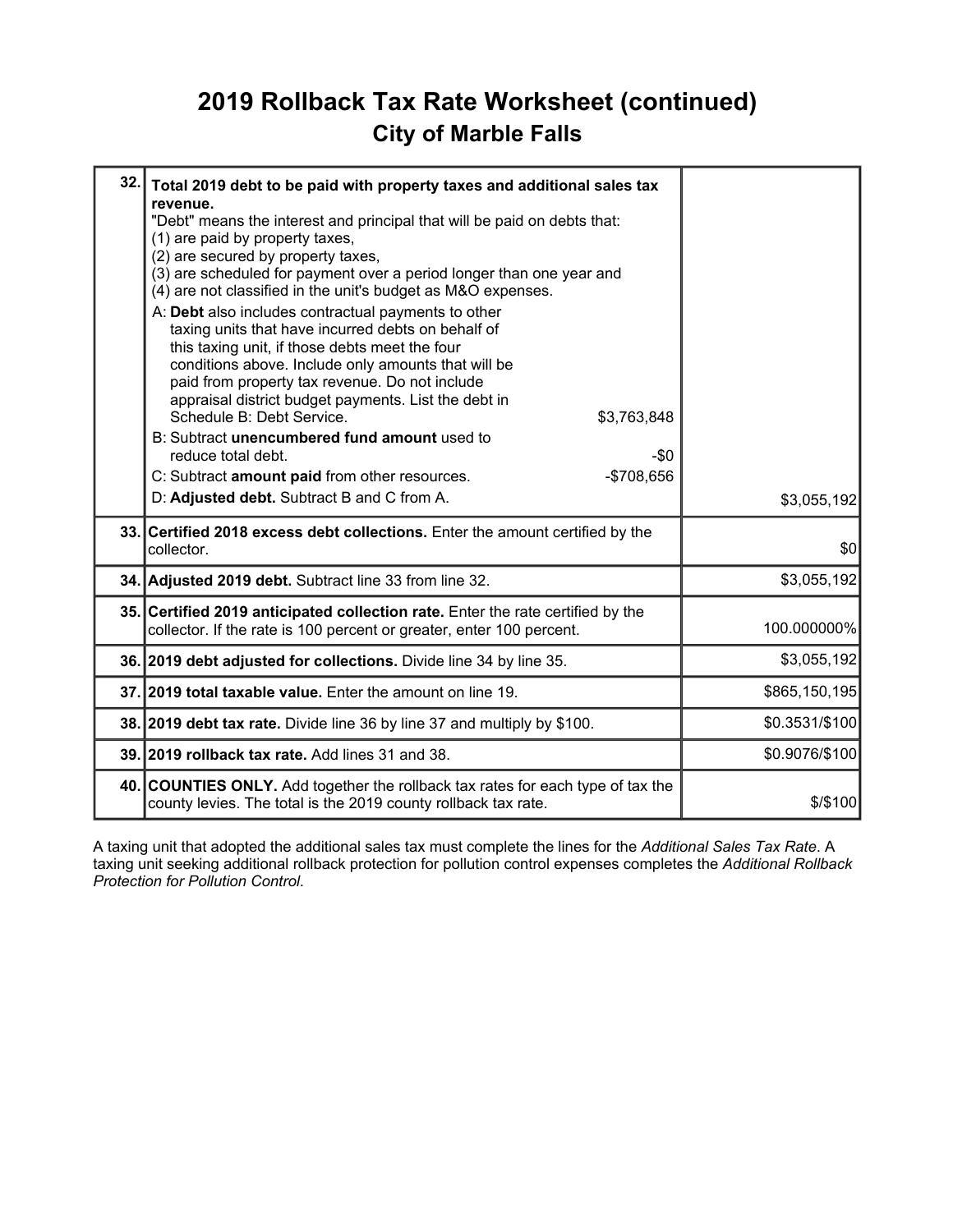## Additional Sales Tax Rate Worksheet City of Marble Falls

| 41. Units that adopted the sales tax in August or November 2018, or in January or<br>May 2019. Enter the Comptroller's estimate of taxable sales for the previous<br>four quarters. Units that adopted the sales tax before August 2018, skip this<br>line. | \$0            |
|-------------------------------------------------------------------------------------------------------------------------------------------------------------------------------------------------------------------------------------------------------------|----------------|
| 42. Estimated sales tax revenue. Counties exclude any amount that is or will be<br>spent for economic development grants from the amount of estimated sales tax<br>revenue.                                                                                 |                |
| UNITS THAT ADOPTED THE SALES TAX IN AUGUST OR NOVEMBER<br>2018, OR IN JANUARY OR MAY 2019. Multiply the amount on line 41 by the<br>sales tax rate (.01, .005, or .0025, as applicable) and multiply the result<br>by .95.                                  |                |
| $-OR-$                                                                                                                                                                                                                                                      |                |
| UNITS THAT ADOPTED THE SALES TAX BEFORE AUGUST 2018. Enter<br>the sales tax revenue for the previous four quarters. Do not multiply by .95.                                                                                                                 | \$2,333,739    |
| 43. 2019 total taxable value. Enter the amount from line 37 of the Rollback Tax<br>Rate Worksheet.                                                                                                                                                          | \$865,150,195  |
| 44. Sales tax adjustment rate. Divide line 42 by line 43 and multiply by \$100.                                                                                                                                                                             | \$0.2697/\$100 |
| 45. 2019 effective tax rate, unadjusted for sales tax. Enter the rate from line 24 or<br>25, as applicable, on the Effective Tax Rate Worksheet.                                                                                                            | \$0.6013/\$100 |
| 46. 2019 effective tax rate, adjusted for sales tax.                                                                                                                                                                                                        |                |
| UNITS THAT ADOPTED THE SALES TAX IN AUGUST OR NOVEMBER<br>2018, OR IN JANUARY OR MAY 2019. Subtract line 45 from line 46.                                                                                                                                   |                |
| $-OR-$                                                                                                                                                                                                                                                      |                |
| UNITS THAT ADOPTED THE SALES TAX BEFORE AUGUST 2018. Enter<br>line 46, do not subtract.                                                                                                                                                                     | \$0.6013/\$100 |
| 47. 2019 rollback tax rate, unadjusted for sales tax. Enter the rate from line 39 or<br>40, as applicable, of the rollback tax rate worksheet.                                                                                                              | \$0.9076/\$100 |
| 48. 2019 rollback tax rate, adjusted for sales tax. Subtract line 44 from line 47.                                                                                                                                                                          | \$0.6379/\$100 |

If the additional sales tax rate increased or decreased from last year, contact the Comptroller's office for special instructions on calculating the sales tax projection for the first year after the rate change.